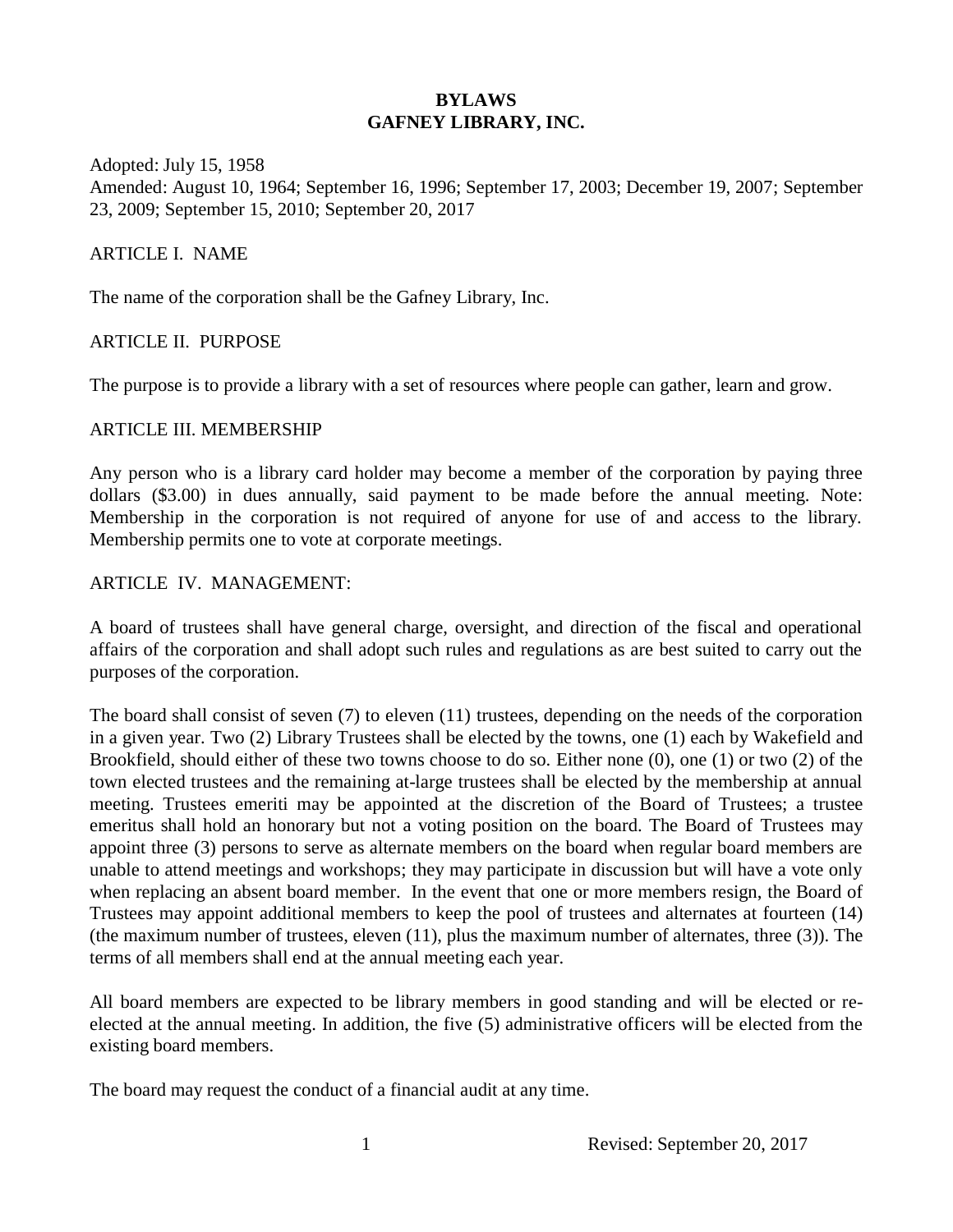### ARTICLE V. ADMINISTRATION

The administrative affairs of the corporation shall be the responsibility of a president, vice president, treasurer, recording secretary, and corresponding secretary. They shall be elected at the annual meeting by the membership. Any officer vacancy that occurs during the year shall be filled at the next regular board meeting or at a special meeting called for that purpose.

The president shall preside at all meetings of the board, authorize calls for special meetings of the board, appoint all committees except those made by motion and passed by a majority, and perform all duties associated with the office. The president may move, second, and vote upon any proposal before the board. The president shall be an authorized signatory on all corporate accounts.

The vice president shall act in the place of the president when he/she is absent. The vice president shall act as the chair of the Bylaws and Policies Review Committee.

The treasurer shall be responsible for all receipts, expenditures, endowment, and other funds and the accounting and monthly reporting thereof to the Board of Trustees and to the membership at the annual meeting.

The recording secretary shall keep a true and accurate record of all meetings of the membership and of the board.

The corresponding secretary shall write and maintain true copies of all correspondence associated with the office.

# ARTICLE VI. COMMITTEES

The president shall appoint committees of one or more members for specific purposes as the business of the board may require from time to time. The recording secretary shall maintain a list of such committees and their membership. Committees will make regular reports on their progress to the board. Each committee shall be discharged upon completion of the purpose for which it was established after it has given a final report to the board. No committee shall have other than advisory powers unless it is granted specific authority to act by suitable action of the board.

The president shall appoint a Nominating Committee consisting of three (3) members of the board who shall report their nominees for trustees and officers at the annual meeting.

#### ARTICLE VII. MEETINGS

Regular meetings shall be held as per a schedule devised at the discretion of the board's president, at a time and place to be determined by consensus of the board. All meetings shall be posted at least twenty-four (24) hours in advance of the meeting and shall be open to the public.

Trustees are expected to attend all board meetings. Three (3) unexcused absences during the year between the annual meetings of the corporation shall be equivalent to resignation. Absences shall be considered excused if prior notification is given to any other trustee or to the library director.